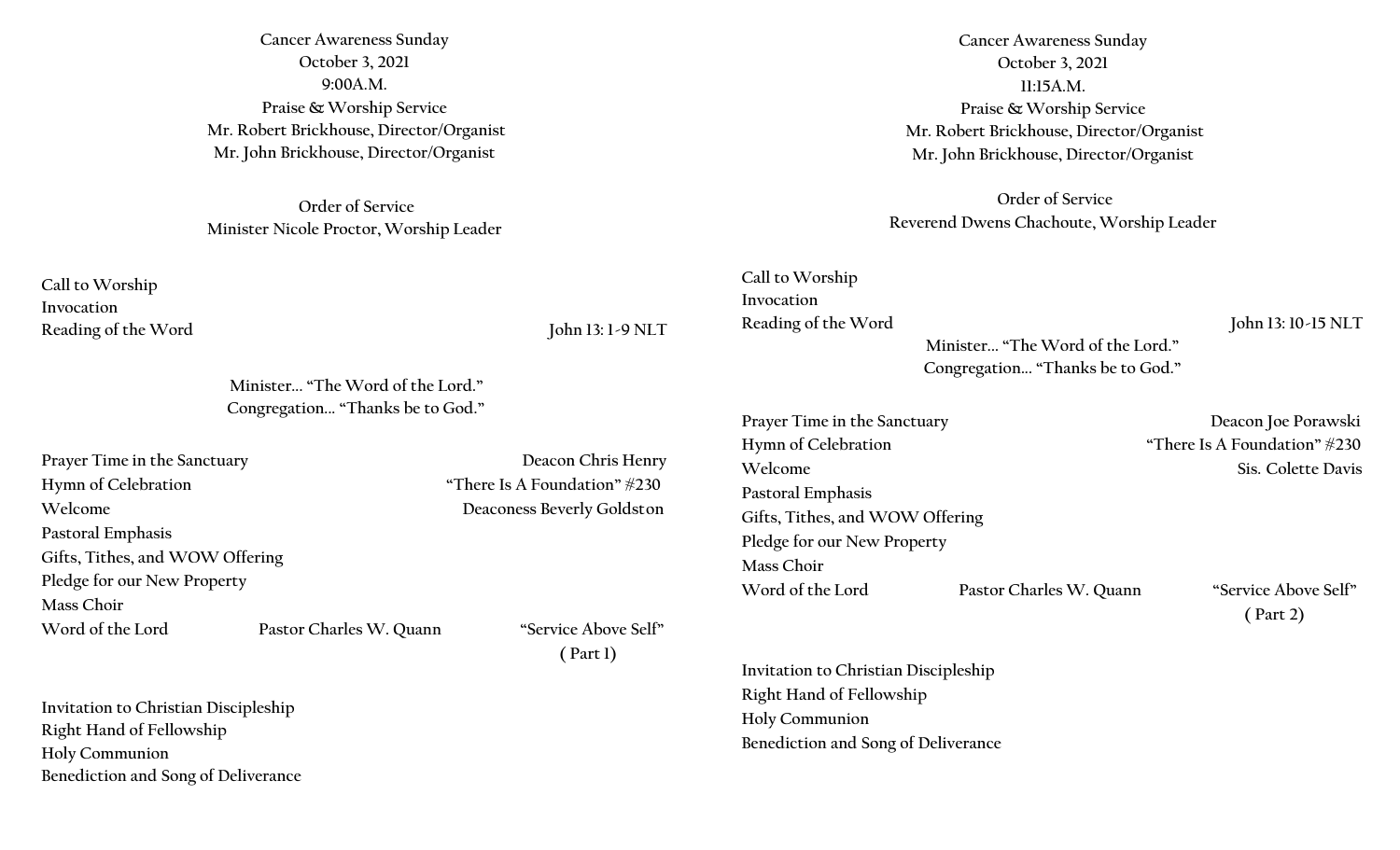

# 2021

# Get Ready For Change!

 **Bethlehem Baptist Church "WOW" Endowment September \$147,053**

**Sunday Evening with Pastor**  Today 7:00 pm Pastor Derick Brennan Canaan Baptist Church, Philadelphia will bring the word.

## **Praying for His Release** For 9 months, Rev. Daniel Mulunda has been imprisoned in the Congo. On January 18, 2021, he was detained for preaching the word of God. We are praying for his release. Please continue to keep the Mulunda family in prayer.

**Pastor has written his monthly article for the Philadelphia Tribune titled "Godly Love for Refugees"** The article will appear in October 17<sup>th</sup> edition of the Philadelphia Tribune. Copies are available at the information desk for \$2.00

## **Pastor encourages you to join us on the Church Without Walls** Morning worship, daily 6 am to 7 am. The Conference number is 1-712-770-5600. The Participant code 674854#. Use #6 to mute/unmute.

**Support our Golden Chain Missionaries**  For the month of **October,** please drop off **Facial Tissue** in the container located next to the Hospitality/Security Desk.

# NEWS

## **Fireside Chat**

Watch Live Stream on YouTube, Website, and Facebook Join Pastor Quann, Rev. Sean Tripline, Dr. Jennifer Stewart Thursday, October 7<sup>th, 7</sup>:00pm –8:00pm. Our guest will be Dawn Weidemoyer Founder & Director of International Therapy Outreach Teams. Please use Facebook and YouTube chat for questions or comments.

## **Peddler's Village**

Senior Ministry Saturday, October 9<sup>th</sup> Bus leaves the church at 10am and returns by 3pm Contact Diane Chiriano 215-450-2964 for more information.

**Bethlehem Vaccination Clinic** Saturday, October 16<sup>th</sup> from 10:00am to 12:00pm. First, second and booster shots will be available. More details will be coming soon.

**Calling All Ministries**  Ministries are asked to summit names of officers and activities for 2022 to Brenda Benson by Sunday, October 31st.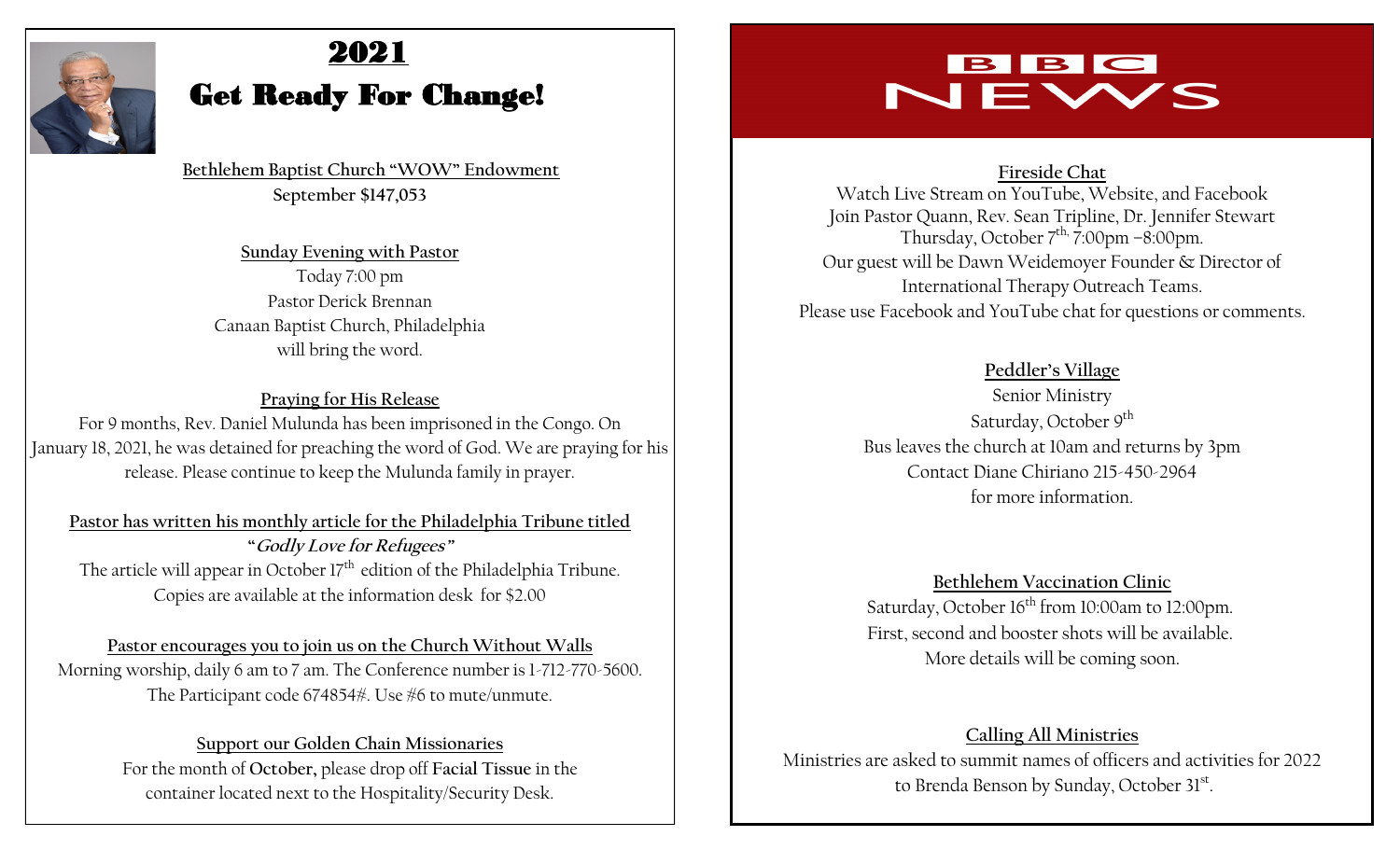## BBC NEWS

#### **Today**

We welcome to our church, Inter-Faith families who will be staying with us for the entire month of October. We pray that they will be blessed by the love and support of our church during their stay with us.

**Brother's House** Men's working clothing needed (please no suits) Contact Deacon Dean Parker for more details. clothing can be dropped off At Bethlehem Baptist Church.

**Precious Memories Alzheimer's Ministry**  These monthly 4<sup>th</sup> Thursday Support Sessions are available to families and caregivers dealing with dementia. The next Support Session for Caregivers will be held via Zoom on October 28<sup>th</sup>, 2021, at 7 pm. Registration is required by calling 1-800-272-3900.



Worship Service 9:00a.m. Reverend Dr. Ernest Flores Pastor, Zion Baptist will be preaching

Worship Service 11:00a.m. Pastor Charles W. Quann will be preaching



Sunday, October 24th 3:00 p.m. Reverend Wakaki R. Thompson Pastor Elect, Macedonia Baptist Church Reception following the service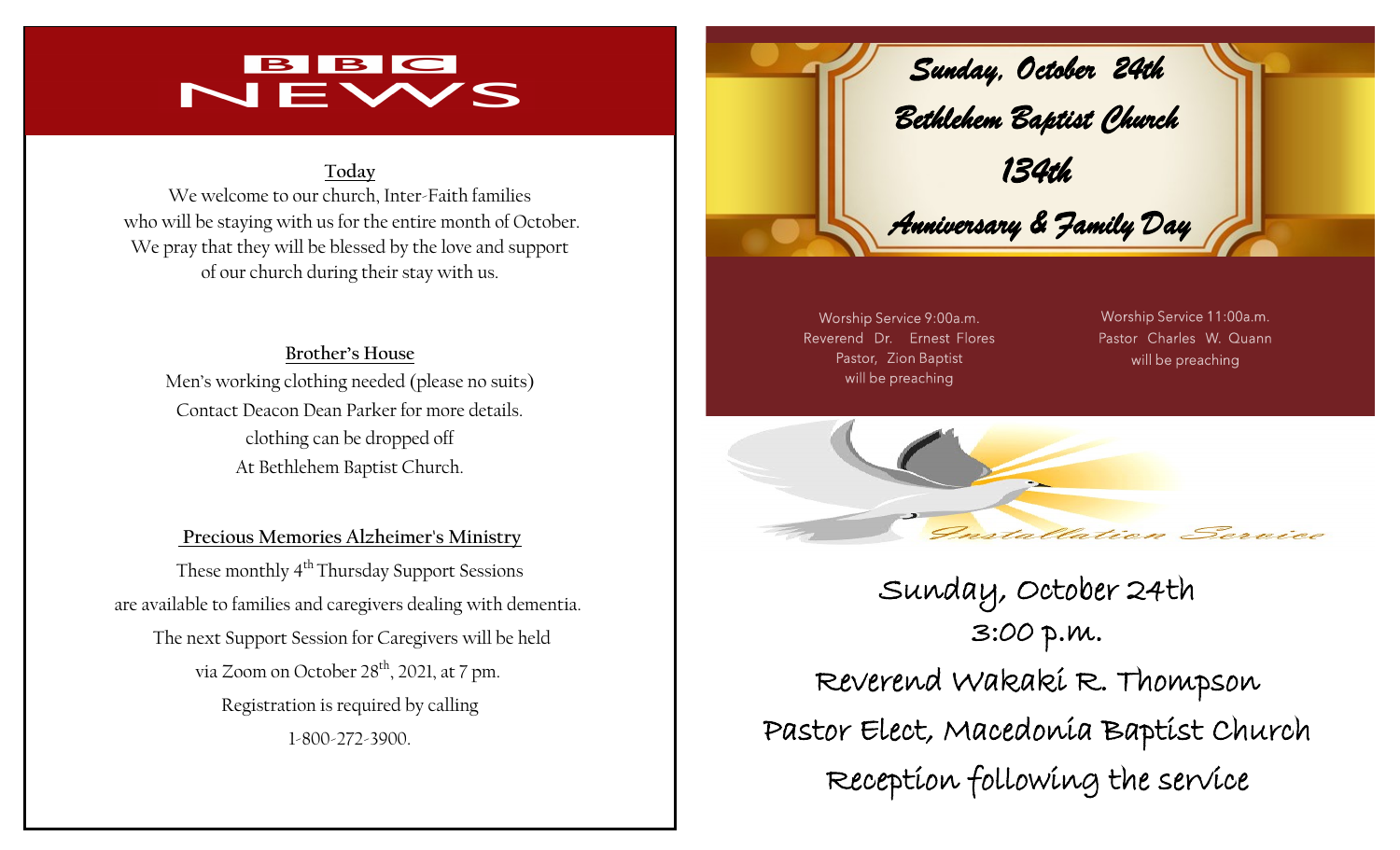

 8 Days of Glory Saturday, October 16<sup>th</sup> -23<sup>rd</sup> Pastor will be preaching Plan to join Via Zoom Thursday, October 21<sup>st</sup> at 12:00pm More information coming soon.



Deacon Ordination, Deaconess, and Trustees Consecration Service. Sunday, October  $10^{th}$ Worship Services,  $9:00a$  m and  $11:00a$  m Reverend Daryl Washington, Senior Pastor, St. Mary Baptist Church, Washington, DC will be preaching.

# *2022 Ogada Mission Trip*

**WHEN: Sunday, March 10 - Thursday, March 24, 2022**

**ESTIMATED COSTS:**

**Airfare: You will be responsible for booking and paying for your own** 

**round - trip airfare (based on suggested flights we will provide). Pricing**

**depends on when you book, type of fare, and seats selected. For example, currently (September 1st) economy roundtrip** 

**(Philly, to Heathrow, to Nairobi) fares on British Airlines range from** 

**\$1,090 - \$1,160.**

**Lodging (all hotels), ground transportation, meals, and Safari Single (rooming by yourself) - \$ 2,354.00 Double (rooming with roommate or spouse) - \$ 1,780.00 per person [https://wetu.com/Itinerary/Landing/bfe43d55-4b14-4078-935d-fda6e2da7db](https://wetu.com/Itinerary/Landing/bfe43d55-4b14-4078-935d-fda6e2da7db1)1**

**If interested, please contact Stephanie E. Snead: snead6666@yahoo.com or 215 219 2312. An Information session will be held via Zoom, October 16, 2021, at 12PM.**

> **Join Zoom Meeting https://us02web.zoom.us/j/87954225846 Meeting ID: 879 5422 5846**